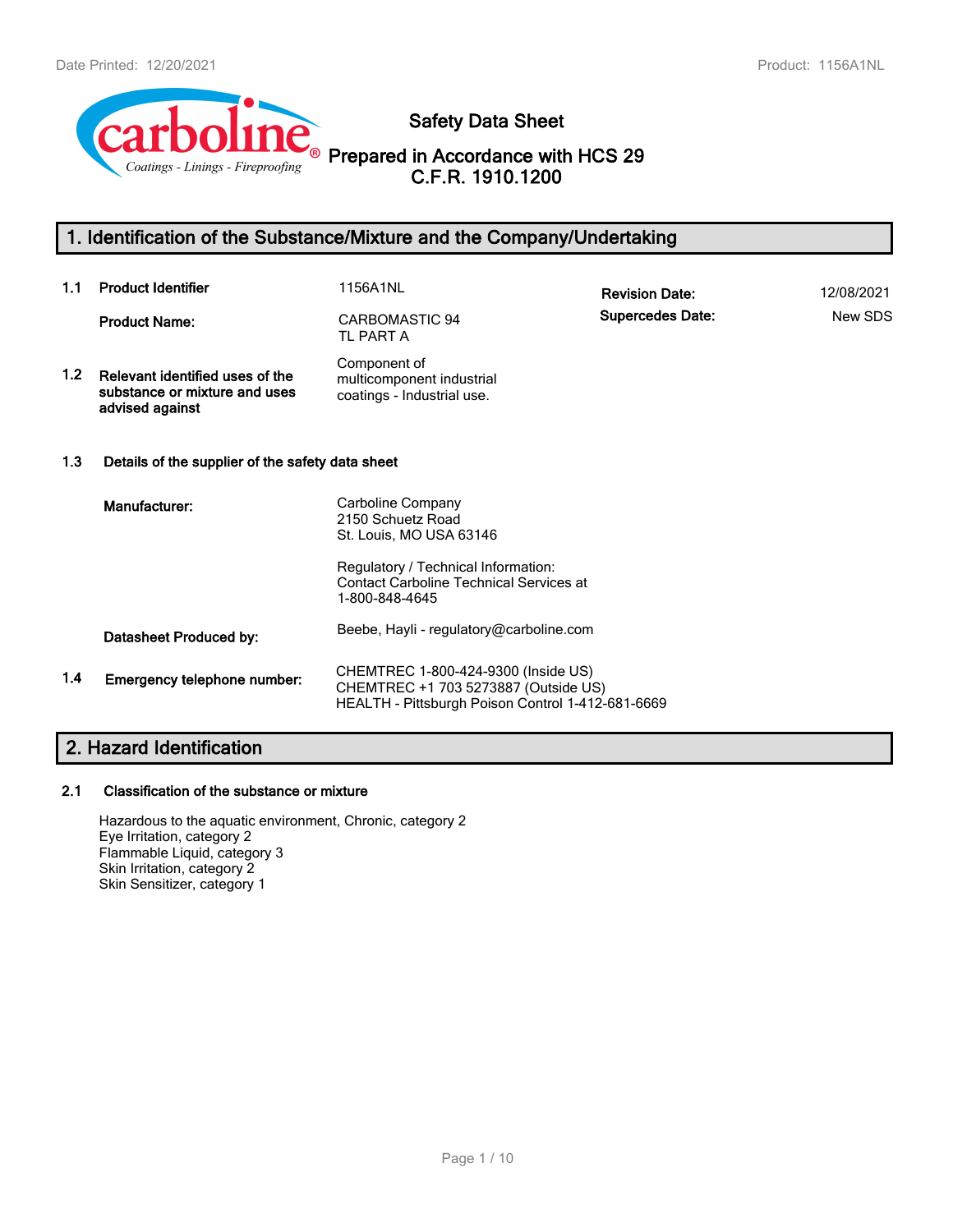### **2.2 Label elements**

#### **Symbol(s) of Product**



#### **Signal Word**

Warning

#### **Named Chemicals on Label**

BISPHENOL A EPOXY RESIN, EPOXY DILUENT

#### **HAZARD STATEMENTS**

#### Flammable Liquid, category 3 H226 Flammable liquid and vapour. Skin Irritation, category 2 **H315** Causes skin irritation. Skin Sensitizer, category 1 
H317 May cause an allergic skin reaction.<br>
Fye Irritation category 2 
H319 Causes serious eve irritation. Eye Irritation, category 2 H319 Causes serious eye irritation. Hazardous to the aquatic environment, H411 Toxic to aquatic life with long lasting effects. Chronic, category 2

#### **PRECAUTION PHRASES**

| P <sub>210</sub> | Keep away from heat/sparks/open flames/hot surfaces. - No                                                                                 |
|------------------|-------------------------------------------------------------------------------------------------------------------------------------------|
|                  | smoking.                                                                                                                                  |
| P <sub>261</sub> | Avoid breathing dust/fume/gas/mist/vapours/spray.                                                                                         |
| P273             | Avoid release to the environment.                                                                                                         |
| P <sub>280</sub> | Wear protective gloves/protective clothing/eye protection/<br>face protection.                                                            |
| P302+352         | IF ON SKIN: Wash with plenty of soap and water.                                                                                           |
| P305+351+338     | IF IN EYES: Rinse cautiously with water for several minutes.<br>Remove contact lenses, if present and easy to do so.<br>Continue rinsing. |
| P333+313         | If skin irritation or rash occurs: Get medical advice/attention.                                                                          |
| P391             | Collect spillage.                                                                                                                         |
| P403+233         | Store in a well-ventilated place. Keep container tightly<br>closed.                                                                       |

#### **2.3 Other hazards**

No Information

### **Results of PBT and vPvB assessment:**

The product does not meet the criteria for PBT/VPvB in accordance with Annex XIII.

### **3. Composition/Information On Ingredients**

#### **3.2 Mixtures**

| Hazardous ingredients                                             |                        |                        |                            |                                            |                                              |  |
|-------------------------------------------------------------------|------------------------|------------------------|----------------------------|--------------------------------------------|----------------------------------------------|--|
| Name According to EEC<br><b>BISPHENOL A EPOXY</b><br><b>RESIN</b> | EINEC No.<br>500-033-5 | CAS-No.<br>25068-38-6  | $\frac{9}{6}$<br>$25 - 50$ | <b>Classifications</b><br>H315-317-319-411 |                                              |  |
| ZINC PHOSPHATE                                                    | 231-944-3              | 7779-90-0              | $10 - 25$                  | H400-410                                   |                                              |  |
| <b>EPOXY DILUENT</b>                                              |                        | <b>PROPRIETA</b><br>RY | $10 - 25$                  | H315-317-319                               | Eye Irrit. 2, Skin Irrit. 2, Skin<br>Sens. 1 |  |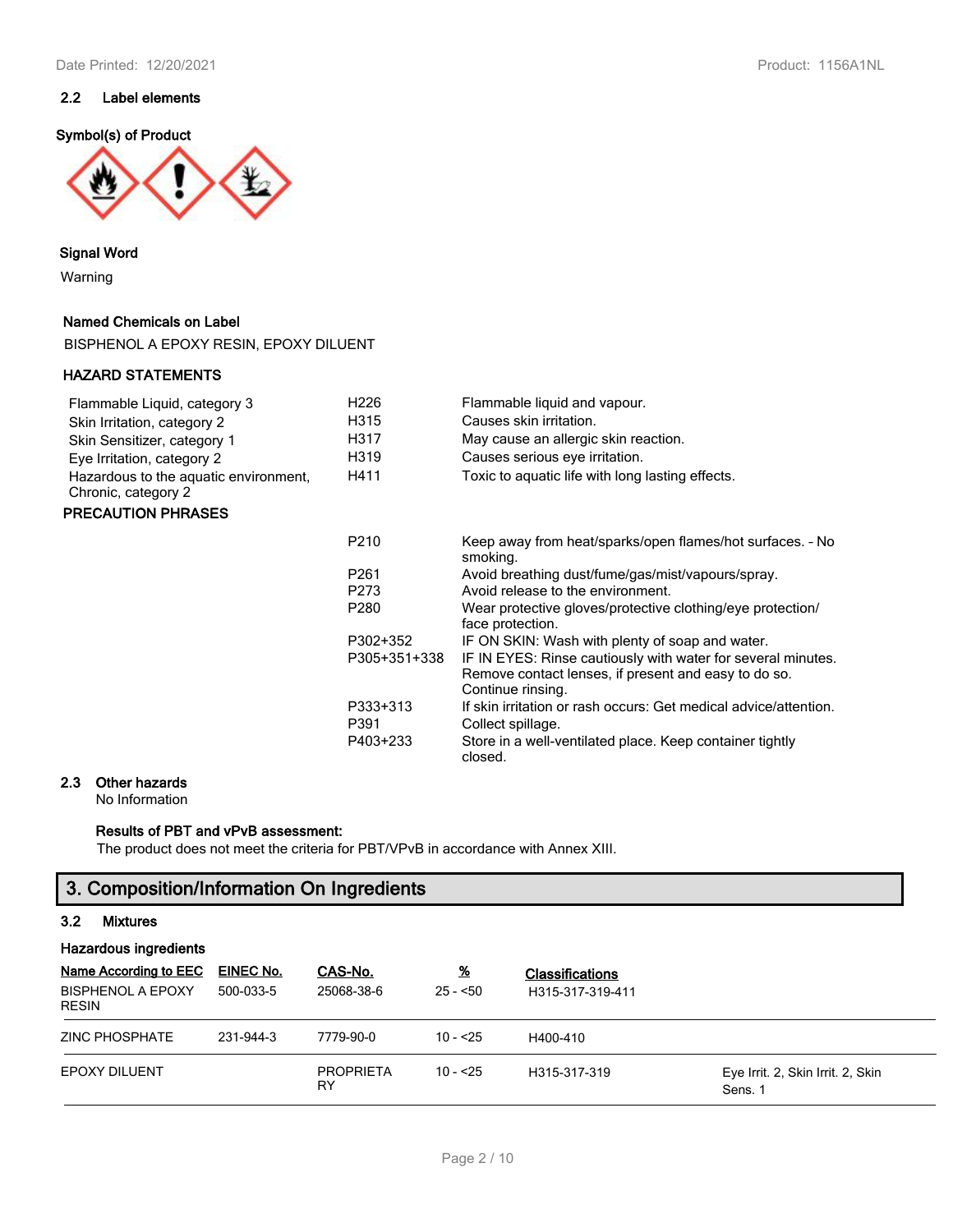| PROPYLENE GLYCOL<br><b>MONOMETHYL</b><br><b>ETHER</b>        | 203-539-1 | 107-98-2               | $2.5 - 10$  | H226-336                                                        |                                                                                                     |
|--------------------------------------------------------------|-----------|------------------------|-------------|-----------------------------------------------------------------|-----------------------------------------------------------------------------------------------------|
| <b>TITANIUM DIOXIDE</b>                                      | 236-675-5 | 13463-67-7             | $2.5 - 10$  |                                                                 |                                                                                                     |
| <b>MODIFIED UREA-</b><br><b>FORMALDEHYDE</b><br><b>RESIN</b> |           | <b>PROPRIETA</b><br>RY | $1.0 - 2.5$ | H413                                                            |                                                                                                     |
| <b>ETHYL BENZENE</b>                                         | 202-849-4 | $100 - 41 - 4$         | $0.1 - 1.0$ | H225-304-315-319-332-351-373 Acute Tox. 4 Inhalation,<br>$-412$ | Aquatic Chronic 3, Asp. Tox.<br>1, Carc. 2, Eye Irrit. 2, Flam.<br>Lig. 2, Skin Irrit. 2, STOT RE 2 |
| CAS-No.                                                      |           | <b>M-Factors</b>       |             |                                                                 |                                                                                                     |

| <b>UAS-NO.</b>     | M-Lacrors |                                                                                               |
|--------------------|-----------|-----------------------------------------------------------------------------------------------|
| 25068-38-6         |           |                                                                                               |
| 7779-90-0          |           |                                                                                               |
| PROPRIETARY        |           |                                                                                               |
| 107-98-2           |           |                                                                                               |
| 13463-67-7         |           |                                                                                               |
| <b>PROPRIETARY</b> |           |                                                                                               |
| 100-41-4           |           |                                                                                               |
| Remarks:           |           | CAS No. 25068-38-6 identified as CAS No. 1675-54-3, EC No. 216-823-5 under REACH Registration |

**Additional Information:** The text for GHS Hazard Statements shown above (if any) is given in Section 16.

### **4. First-aid Measures**

#### **4.1 Description of First Aid Measures**

**AFTER INHALATION:** Give oxygen or artificial respiration if needed. Remove person to fresh air. If signs/symptoms continue, get medical attention.

**AFTER SKIN CONTACT:** In case of contact, immediately flush skin with plenty of water for at least 15 minutes while removing contaminated clothing and shoes. If skin irritation persists, call a physician.

**AFTER EYE CONTACT:** Rinse thoroughly with plenty of water for at least 15 minutes and consult a physician. **AFTER INGESTION:** Do NOT induce vomiting. Never give anything by mouth to an unconscious person. If swallowed, call a poison control centre or doctor immediately.

#### **4.2 Most important symptoms and effects, both acute and delayed**

Harmful if swallowed. Irritating to eyes and skin. Risk of serious damage to the lungs (by aspiration). Vapours may cause drowsiness and dizziness. Toxic to aquatic organisms.

#### **4.3 Indication of any immediate medical attention and special treatment needed**

No information available on clinical testing and medical monitoring. Specific toxicological information on substances, if available, can be found in section 11.

When symptoms persist or in all cases of doubt seek medical advice.

### **5. Fire-fighting Measures**

#### **5.1 Extinguishing Media:**

Alcohol Foam, Carbon Dioxide, Dry Chemical, Foam, Water Fog

**UNUSUAL FIRE AND EXPLOSION HAZARDS:** Flammable liquid. Vapours are heavier than air and may spread along floors. Vapours may form explosive mixtures with air. Vapors may travel to areas away from work site before igniting/flashing back to vapor source. Provide adequate ventilation. Prevent the creation of flammable or explosive concentrations of vapour in air and avoid vapour concentration higher than the occupational exposure limits. Keep away from heat/sparks/open flames/hot surfaces. - No smoking. Electrical installations / working materials must comply with the technological safety standards. Wear shoes with conductive soles.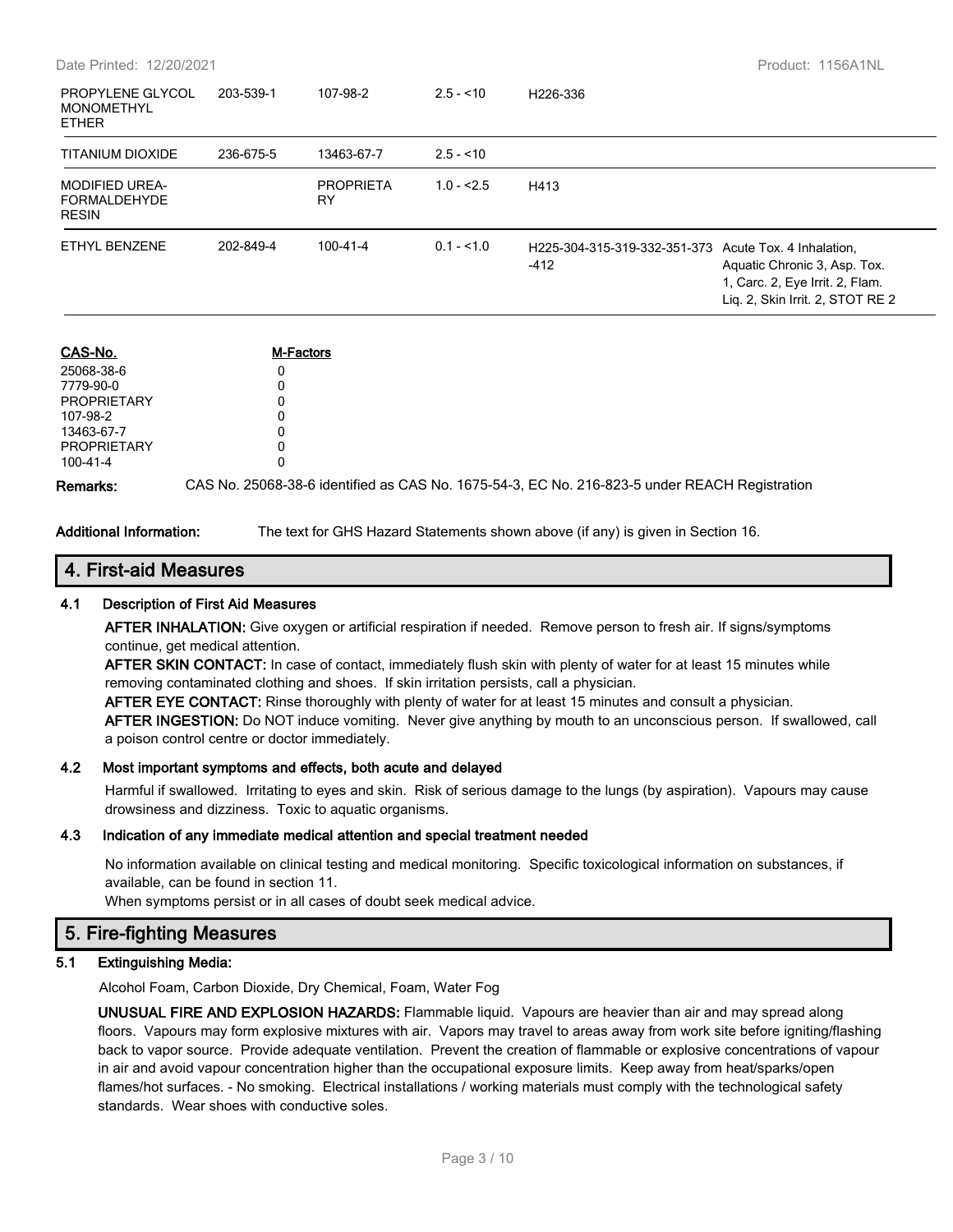#### **FOR SAFETY REASONS NOT TO BE USED:** No Information

**5.2 Special hazards arising from the substance or mixture** No Information

#### **5.3 Advice for firefighters**

SPECIAL FIREFIGHTING PROCEDURES: In the event of fire, wear self-contained breathing apparatus. Cool containers / tanks with water spray. Flammable.

SPECIAL FIREFIGHTING PROTECTION EQUIPMENT: No Information

### **6. Accidental Release Measures**

#### **6.1 Personal precautions, protective equipment and emergency procedures**

Ensure adequate ventilation. Evacuate personnel to safe areas. Remove all sources of ignition. To avoid ignition of vapours by static electricity discharge, all metal parts of the equipment must be grounded. Wear personal protective equipment. For personal protection see section 8.

#### **6.2 Environmental precautions**

Do not allow material to contaminate ground water system. Prevent product from entering drains.

#### **6.3 Methods and material for containment and cleaning up**

Prevent further leakage or spillage if safe to do so. Contain spillage, soak up with non-combustible absorbent material, (e.g. sand, earth, diatomaceous earth, vermiculite) and transfer to a container for disposal according to local / national regulations (see section 13).

#### **6.4 Reference to other sections**

No Information

### **7. Handling and Storage**

#### **7.1 Precautions for safe handling**

**INSTRUCTIONS FOR SAFE HANDLING :** Keep containers dry and tightly closed to avoid moisture absorption and contamination. Prepare the working solution as given on the label(s) and/or the user instructions. Do not breathe vapours or spray mist. Ensure all equipment is electrically grounded before beginning transfer operations. Do not use sparking tools. Do not get in eyes, on skin, or on clothing. Use only with adequate ventilation/personal protection. Wash thoroughly after handling.

**PROTECTION AND HYGIENE MEASURES :** Handle in accordance with good industrial hygiene and safety practice. Wash hands before breaks and at the end of workday. When using, do not eat, drink or smoke.

#### **7.2 Conditions for safe storage, including any incompatibilities**

#### **CONDITIONS TO AVOID:** Heat, flames and sparks.

**STORAGE CONDITIONS:** Keep container closed when not in use. Store in a dry, well ventilated place away from sources of heat, ignition and direct sunlight.

#### **7.3 Specific end use(s)**

No specific advice for end use available.

### **8. Exposure Controls/Personal Protection**

#### **8.1 Control parameters**

### **Ingredients with Occupational Exposure Limits (US)**

| <u>Name</u>             | CAS-No.    | <b>ACGIH TWA</b> | <b>ACGIH STEL</b> | <b>ACGIH Ceiling</b> |
|-------------------------|------------|------------------|-------------------|----------------------|
| BISPHENOL A EPOXY RESIN | 25068-38-6 | N/E              | N/E               | N/E                  |
| ZINC PHOSPHATE          | 7779-90-0  | N/E              | N/E               | N/E                  |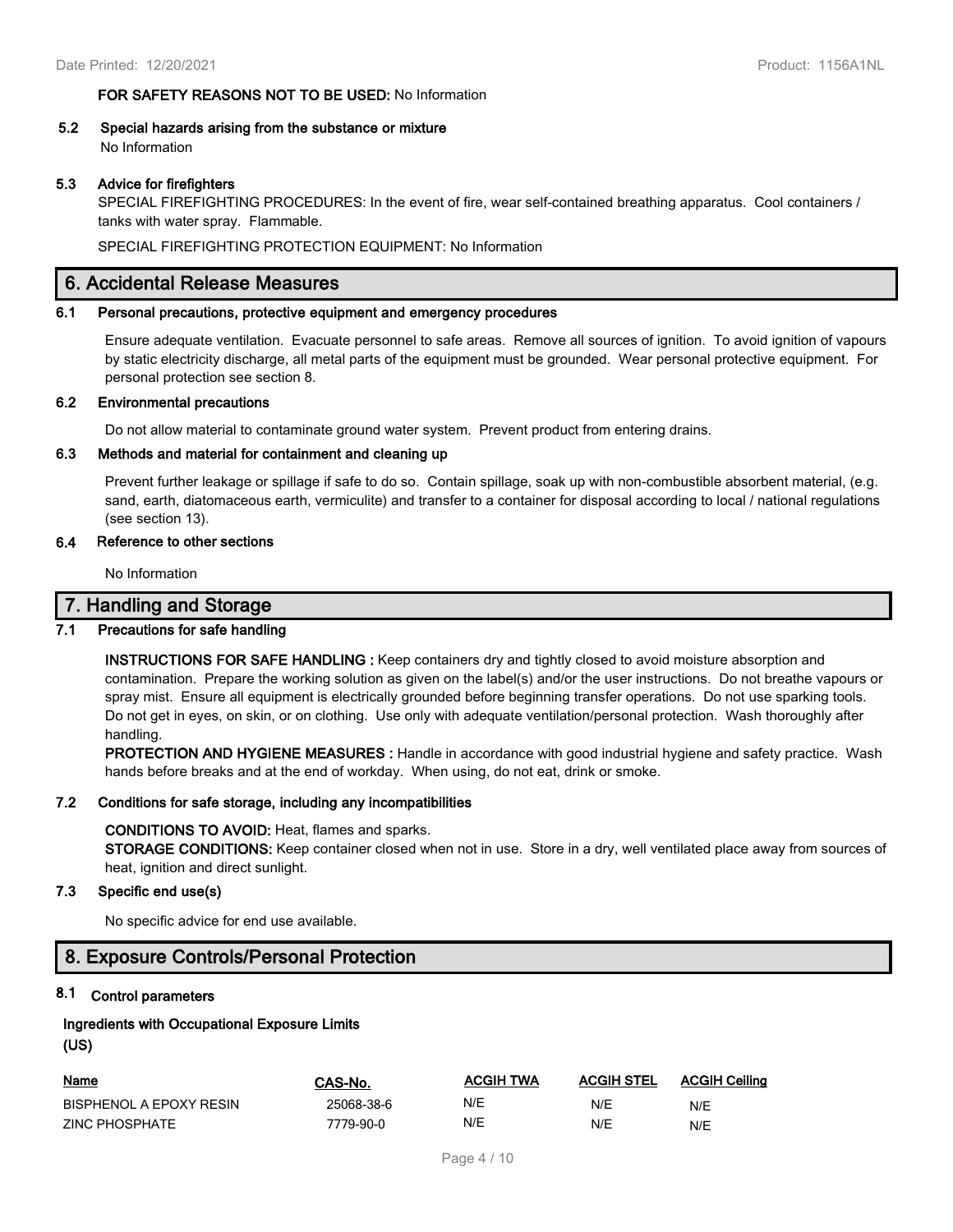Date Printed: 12/20/2021 Product: 1156A1NL

| <b>EPOXY DILUENT</b><br>PROPYLENE GLYCOL MONOMETHYL<br><b>ETHER</b> | <b>PROPRIETARY</b><br>107-98-2 | N/E<br>50 PPM      | N/E<br>N/E<br>100 PPM<br>N/F |  |
|---------------------------------------------------------------------|--------------------------------|--------------------|------------------------------|--|
| TITANIUM DIOXIDE                                                    | 13463-67-7                     | 10 mg/m $3$<br>N/E | N/E<br>N/F                   |  |
| MODIFIED UREA-FORMALDEHYDE RESIN PROPRIETARY                        |                                | 20 PPM             | N/E<br>N/F                   |  |
| ETHYL BENZENE                                                       | $100 - 41 - 4$                 |                    | $125$ ppm                    |  |
| Name                                                                |                                |                    |                              |  |
|                                                                     | CAS-No.                        | <b>OSHA PEL</b>    | <b>OSHA STEL</b>             |  |
| BISPHENOL A EPOXY RESIN                                             | 25068-38-6                     | N/E                | N/E                          |  |

| <b>EPOXY DILUENT</b>                         | <b>PROPRIETARY</b> | N/E                            | N/E        |
|----------------------------------------------|--------------------|--------------------------------|------------|
| PROPYLENE GLYCOL MONOMETHYL<br><b>ETHER</b>  | 107-98-2           | 360 MGM3, 100 PP5440 MGM3, 150 | <b>PPM</b> |
| TITANIUM DIOXIDE                             | 13463-67-7         | 15 MGM3                        | N/E        |
| MODIFIED UREA-FORMALDEHYDE RESIN PROPRIETARY |                    | N/E                            | N/E        |
| ETHYL BENZENE                                | 100-41-4           | 435 MGM3, 100 PPM45 MGM3, 125  | <b>PPM</b> |

**FURTHER ADVICE:** Refer to the regulatory exposure limits for the workforce enforced in each country. Some components may not have been classified under the EU CLP Regulation.

#### **8.2 Exposure controls**

#### **Personal Protection**

**RESPIRATORY PROTECTION:** In order to avoid inhalation of spray-mist and sanding dust, all spraying and sanding must be done wearing adequate respirator. Use only with ventilation to keep levels below exposure guidelines reported in this document. User should test and monitor exposure levels to ensure all personnel are below guidelines. If not sure, or not able to monitor, use State or federally approved supplied air respirator. For silica containing coatings in a liquid state, and/or if no exposure limits are established above, air-supplied respirators are generally not required.

**EYE PROTECTION:** Safety glasses with side-shields.

**HAND PROTECTION:** Gloves should be discarded and replaced if there is any indication of degradation or chemical breakthrough. Impervious gloves. Request information on glove permeation properties from the glove supplier. Lightweight protective clothing

**OTHER PROTECTIVE EQUIPMENT:** Ensure that eyewash stations and safety showers are close to the workstation location. **ENGINEERING CONTROLS:** Avoid contact with skin, eyes and clothing. Ensure adequate ventilation, especially in confined areas.

### **9. Physical and Chemical Properties**

| 9.1 | Information on basic physical and chemical properties |                         |
|-----|-------------------------------------------------------|-------------------------|
|     | Appearance:                                           | Viscous Liquid, Various |
|     | <b>Physical State</b>                                 | Liquid                  |
|     | Odor                                                  | Epoxy                   |
|     | Odor threshold                                        | N/D                     |
|     | рH                                                    | N/D                     |
|     | Melting point / freezing point (°C)                   | N/D                     |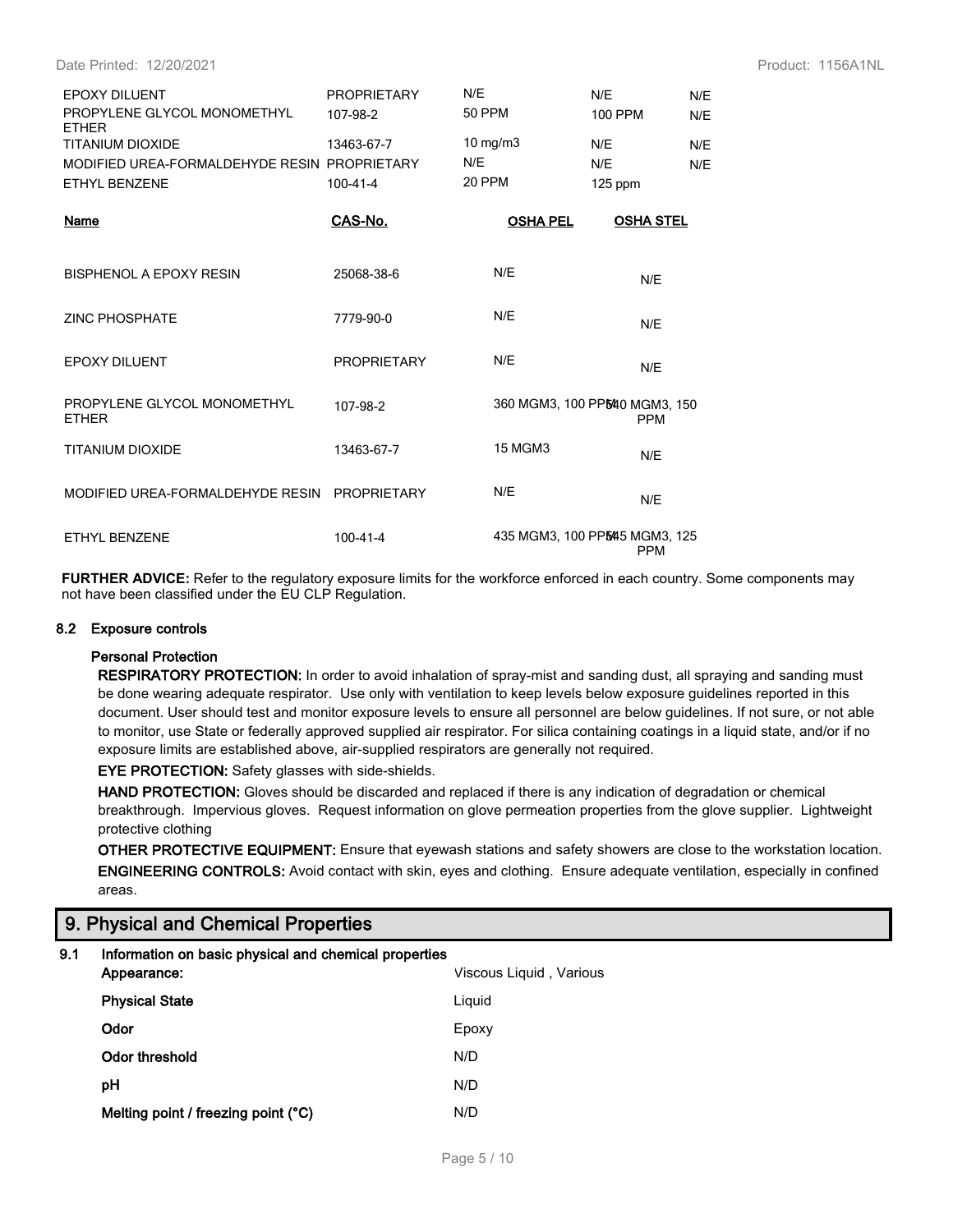| Boiling point/range (°C)                               | 173 F (78 C) - 500 F (260 C) |
|--------------------------------------------------------|------------------------------|
| Flash Point (°C)                                       | 89°F (32°C)                  |
| <b>Evaporation rate</b>                                | Slower Than Ether            |
| Flammability (solid, gas)                              | Not determined               |
| Upper/lower flammability or explosive<br><b>limits</b> | $0.9 - 19.0$                 |
| Vapour Pressure, mmHg                                  | N/D                          |
| Vapour density                                         | Heavier than Air             |
| <b>Relative density</b>                                | Not determined               |
| Solubility in / Miscibility with water                 | N/D                          |
| Partition coefficient: n-octanol/water                 | Not determined               |
| Auto-ignition temperature (°C)                         | Not determined               |
| Decomposition temperature (°C)                         | Not determined               |
| <b>Viscosity</b>                                       | Unknown                      |
| <b>Explosive properties</b>                            | Not determined               |
| <b>Oxidising properties</b>                            | Not determined               |
| Other information                                      |                              |
| VOC Content g/l:                                       | 95                           |
| Specific Gravity (g/cm3)                               | 1.46                         |

# **10. Stability and Reactivity**

#### **10.1 Reactivity**

**9.2** 

No reactivity hazards known under normal storage and use conditions.

#### **10.2 Chemical stability**

Stable under normal conditions.

#### **10.3 Possibility of hazardous reactions**

Hazardous polymerisation does not occur.

### **10.4 Conditions to avoid**

Heat, flames and sparks.

#### **10.5 Incompatible materials**

Strong oxidizing agents.

#### **10.6 Hazardous decomposition products**

Carbon dioxide (CO2), carbon monoxide (CO), oxides of nitrogen (NOx), dense black smoke.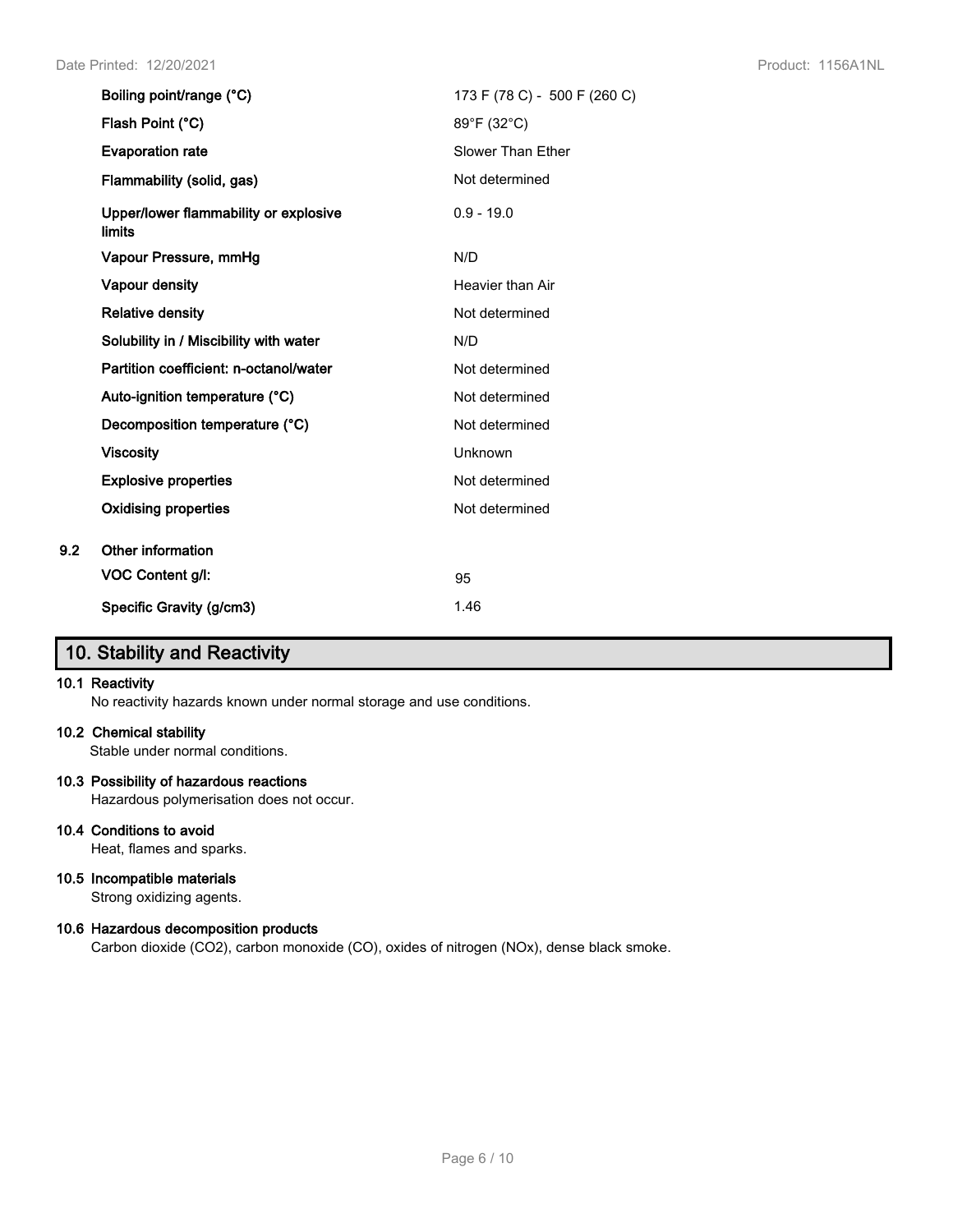## **11. Toxicological Information**

| 11.1 | Information on toxicological effects |                                                |  |  |
|------|--------------------------------------|------------------------------------------------|--|--|
|      | <b>Acute Toxicity:</b>               |                                                |  |  |
|      | Oral LD50:                           | N/D                                            |  |  |
|      | <b>Inhalation LC50:</b>              | N/D                                            |  |  |
|      | Irritation:                          | Eye Irritation and Skin Irritation, category 2 |  |  |
|      | Corrosivity:                         | Unknown                                        |  |  |
|      | Sensitization:                       | Skin Sensitizer, category 1                    |  |  |
|      | Repeated dose toxicity:              | Unknown                                        |  |  |
|      | Carcinogenicity:                     | Unknown                                        |  |  |
|      | Mutagenicity:                        | Unknown                                        |  |  |
|      | <b>Toxicity for reproduction:</b>    | Unknown                                        |  |  |
|      | STOT-single exposure:                | Unknown                                        |  |  |
|      | STOT-repeated exposure:              | Unknown                                        |  |  |
|      | <b>Aspiration hazard:</b>            | Unknown                                        |  |  |

**If no information is available above under Acute Toxicity then the acute effects of this product have not been tested. Data on individual components are tabulated below:**

| CAS-No.    | <b>Chemical Name</b>                                  | Oral LD50                  | Dermal LD50                    | Vapor LC50                           | Gas LC50          | <b>Dust/Mist</b><br><b>LC50</b> |
|------------|-------------------------------------------------------|----------------------------|--------------------------------|--------------------------------------|-------------------|---------------------------------|
| 25068-38-6 | BISPHENOL A EPOXY RESIN                               | 11400 mg/kg,<br>rat, oral  | 23000 mg/kg,<br>dermal, rabbit | $>20$ mL/kg<br>skin,<br>sensitizer   |                   |                                 |
| 7779-90-0  | <b>ZINC PHOSPHATE</b>                                 | 3846mg/kg,<br>oral rat     | Not Available                  | Not Available                        | 0.000             | 11.54 mg/l                      |
| Y          | PROPRIETAREPOXY DILUENT                               | Not Available              | Not Available                  | Not Available                        | 0.000             | 0.000                           |
| 107-98-2   | PROPYLENE GLYCOL<br><b>MONOMETHYL ETHER</b>           | 4016 mg/kg,<br>oral, rat   | 13536 mg/kg,<br>dermal, rabbit | 10000<br>ppm/4hrs rat,<br>inhalation | 0.000             | 0.000                           |
| 13463-67-7 | TITANIUM DIOXIDE                                      | 25000 mg/kg,<br>oral (rat) | Not Available                  | Not Available                        | No<br>Information | No<br>Information               |
| Y          | PROPRIETARMODIFIED UREA-<br><b>FORMALDEHYDE RESIN</b> | 5000 mg/kg,<br>oral, rat   |                                | Not Available                        | 0.000             | 0.000                           |
| 100-41-4   | ETHYL BENZENE                                         | 3500 mg/kg<br>rat, oral    | >5000 mg/l,<br>dermal rabbit   | 17.2 mg/L<br>Inh, Rat, 4Hr           | 0.000             | 0.000                           |

#### **Additional Information:**

This product may contain Ethyl Benzene, which is listed by IARC as possibly carcinogenic to humans (Group 2B). This listing is based on inadequate evidence of carcinogenicity in humans and sufficient evidence in experimental animals.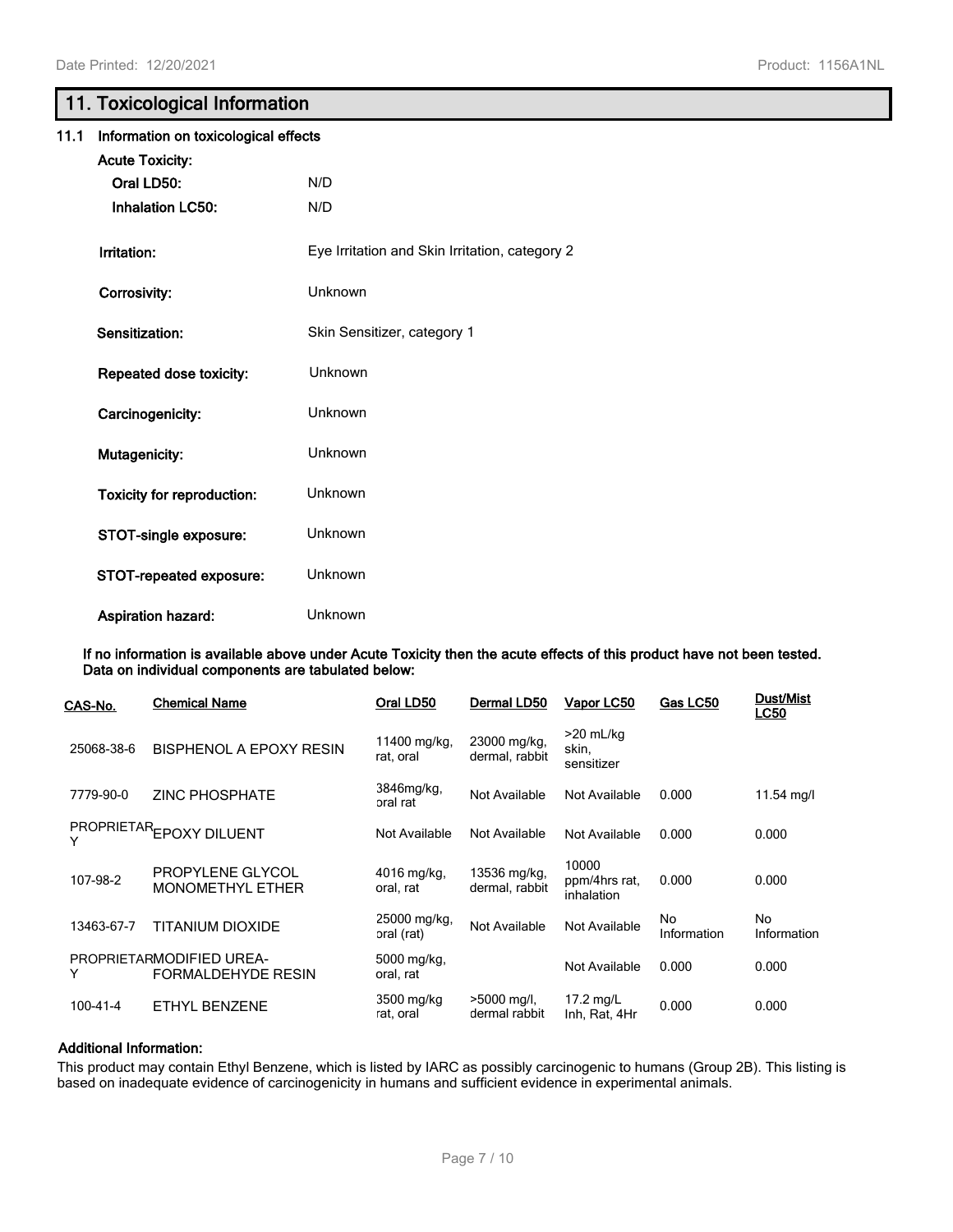г

| 12. Ecological Information                 |                                     |                                               |                |                                       |                                                        |                                                                                    |
|--------------------------------------------|-------------------------------------|-----------------------------------------------|----------------|---------------------------------------|--------------------------------------------------------|------------------------------------------------------------------------------------|
| 12.1                                       | Toxicity:                           |                                               |                |                                       |                                                        |                                                                                    |
|                                            |                                     | EC50 48hr (Daphnia):                          | Unknown        |                                       |                                                        |                                                                                    |
|                                            |                                     | IC50 72hr (Algae):                            | Unknown        |                                       |                                                        |                                                                                    |
|                                            |                                     | LC50 96hr (fish):                             | Unknown        |                                       |                                                        |                                                                                    |
|                                            | 12.2 Persistence and degradability: |                                               | Unknown        |                                       |                                                        |                                                                                    |
| 12.3                                       | <b>Bioaccumulative potential:</b>   |                                               | Unknown        |                                       |                                                        |                                                                                    |
| 12.4                                       | Mobility in soil:                   |                                               | Unknown        |                                       |                                                        |                                                                                    |
| 12.5                                       |                                     | <b>Results of PBT and vPvB</b><br>assessment: |                |                                       |                                                        | The product does not meet the criteria for PBT/VPvB in accordance with Annex XIII. |
| 12.6                                       |                                     | Other adverse effects:                        | Unknown        |                                       |                                                        |                                                                                    |
| CAS-No.                                    |                                     | <b>Chemical Name</b>                          |                | <b>EC50 48hr</b>                      | IC50 72hr                                              | <b>LC50 96hr</b>                                                                   |
|                                            | 25068-38-6                          | <b>BISPHENOL A EPOXY RESIN</b>                |                | 2.1 mg/l (daphnia)                    | 11 mg/l $(algae)$                                      | $1.3$ mg/l (fish)                                                                  |
| 7779-90-0                                  |                                     | <b>ZINC PHOSPHATE</b>                         |                | $0.04 - 0.86$ mg/l<br>(Daphnia Magna) | $0.136 - 0.150$ mg/l<br>(Selenastrum<br>capricornutum) | 0.14 - 0.26 mg/l (Rainbow<br>Trout)                                                |
| PROPRIETAREPOXY DILUENT<br>Y               |                                     |                                               | No information | No information                        | No information                                         |                                                                                    |
| 107-98-2                                   |                                     | PROPYLENE GLYCOL MONOMETHYL<br><b>ETHER</b>   |                | 23300 mg/l (Water flea)               | No information                                         | 20800 mg/l (Fish)                                                                  |
| <b>TITANIUM DIOXIDE</b><br>13463-67-7      |                                     |                                               | No information | No information                        | No information                                         |                                                                                    |
| PROPRIETARMODIFIED UREA-FORMALDEHYDE RESIN |                                     |                                               | No information | No information                        | No information                                         |                                                                                    |
| $100 - 41 - 4$                             |                                     | <b>ETHYL BENZENE</b>                          |                | 1.8 mg/l (Daphnia<br>Magna)           |                                                        | 4.6 mg/l (Green Algae) 4.2 mg/l (Rainbow Trout)                                    |
|                                            |                                     |                                               |                |                                       |                                                        |                                                                                    |

# **13. Disposal Considerations**

**13.1 WASTE TREATMENT METHODS:** Do not burn, or use a cutting torch on, the empty drum. If recycling is not practicable, dispose of in compliance with local regulations. Dispose of in accordance with local regulations. Empty containers should be taken to an approved waste handling site for recycling or disposal.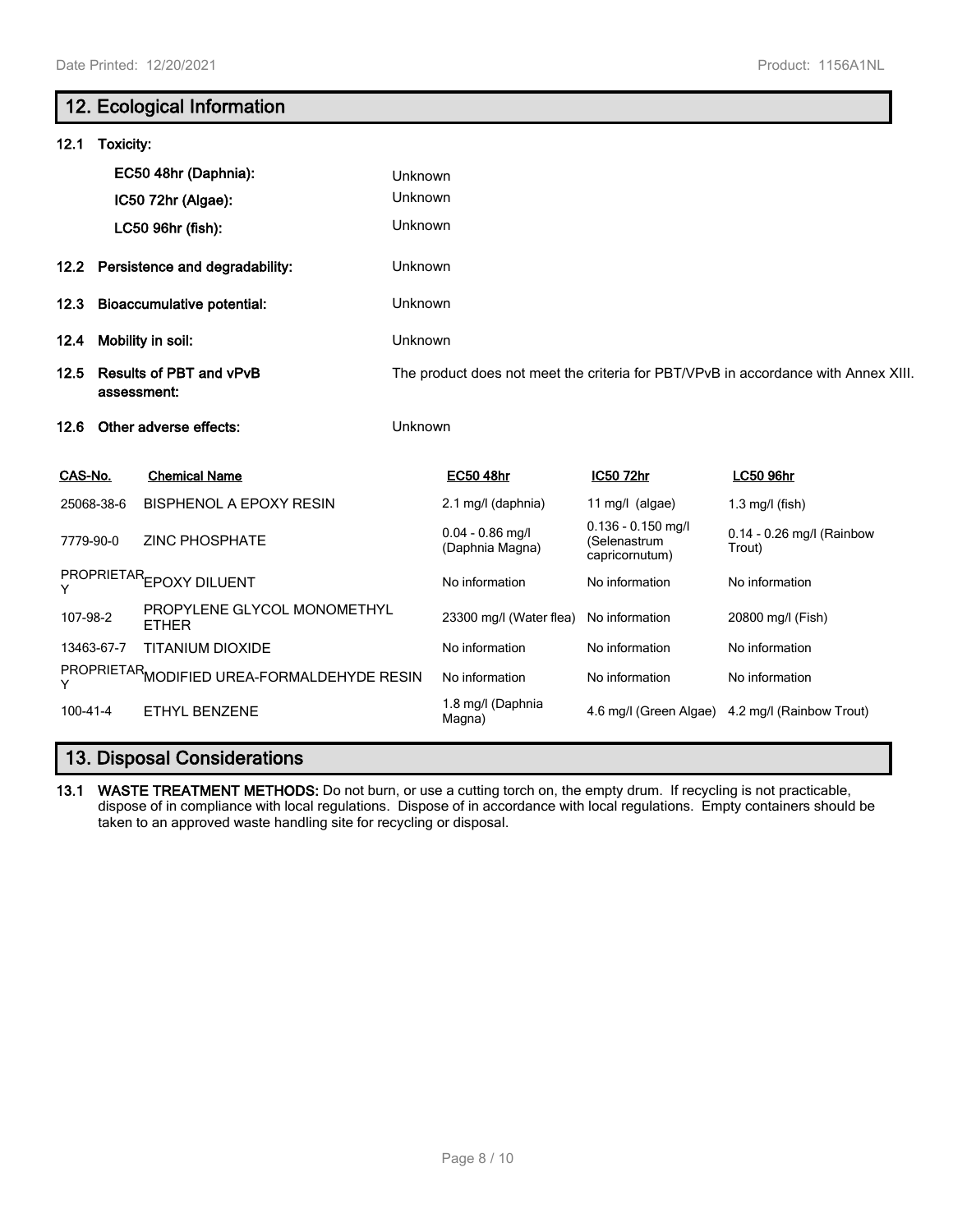### **14. Transport Information**

| 14.1 | UN number                                                                   | <b>UN 1263</b>                      |
|------|-----------------------------------------------------------------------------|-------------------------------------|
|      | 14.2 UN proper shipping name                                                | Paint                               |
|      | Technical name                                                              | N/A                                 |
|      | 14.3 Transport hazard class(es)                                             | 3                                   |
|      | Subsidiary shipping hazard                                                  | N/A                                 |
| 14.4 | Packing group                                                               | Ш                                   |
| 14.5 | <b>Environmental hazards</b>                                                | Marine Pollutant: Yes (Epoxy Resin) |
| 14.6 | Special precautions for user                                                | Unknown                             |
|      | $EmS-No.$ :                                                                 | $F-E. S-E$                          |
| 14.7 | Transport in bulk according to Annex II<br>of MARPOL 73/78 and the IBC code | Unknown                             |

### **15. Regulatory Information**

**15.1 Safety, health and environmental regulations/legislation for the substance or mixture:**

### **U.S. Federal Regulations: As follows -**

#### **CERCLA - Sara Hazard Category**

This product has been reviewed according to the EPA 'Hazard Categories' promulgated under Sections 311 and 312 of the Superfund Amendment and Reauthorization Act of 1986 (SARA Title III) and is considered, under applicable definitions, to meet the following categories:

Flammable (gases, aerosols, liquids, or solids), Skin Corrosion or Irritation, Respiratory or Skin Sensitization, Serious eye damage or eye irritation

#### **Sara Section 313:**

This product contains the following substances subject to the reporting requirements of Section 313 of Title III of the Superfund Amendment and Reauthorization Act of 1986 and 40 CFR part 372:

| <b>Chemical Name</b> | CAS-No.   | <u>%</u> |
|----------------------|-----------|----------|
| ZINC PHOSPHATE       | 7779-90-0 | 16.32    |
| FTHYL BENZENE        | 100-41-4  | 0.15     |

#### **Toxic Substances Control Act:**

All components of this product are either listed on the TSCA Inventory or are exempt.

This product contains the following chemical substances subject to the reporting requirements of TSCA 12(B) if exported from the United States:

#### No TSCA 12(b) components exist in this product.

### **U.S. State Regulations: As follows -**

#### **New Jersey Right-to-Know:**

The following materials are non-hazardous, but are among the top five components in this product.

| <b>Chemical Name</b>       | CAS-No.    |  |
|----------------------------|------------|--|
| TALC                       | 14807-96-6 |  |
| Pennsylvania Right-To-Know |            |  |

The following non-hazardous ingredients are present in the product at greater than 3%.

#### **Chemical Name CAS-No.**